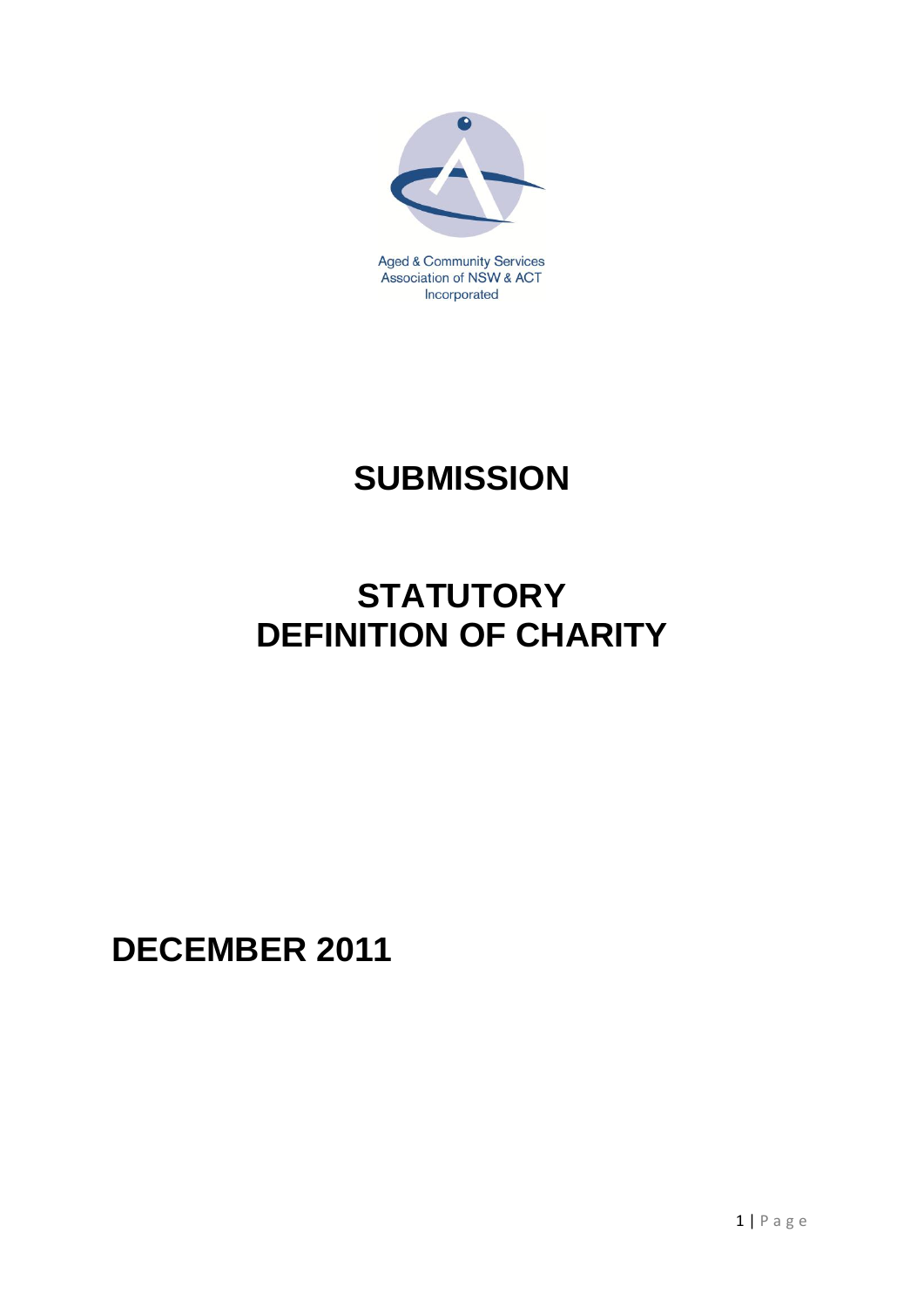#### **Introduction**

In the 2011-12 Federal Budget a number of announcements were made in respect to reforms within the NFP sector. This included the establishment of the Australian Charities and Not-for-profits Commission (ACNC); reforming the tax concessions provided to NFPs to ensure that they are targeted to those activities that directly further a NFPs altruistic purpose; and defining charities.

A discussion paper was issued by the Government on 29 October 2011 to help develop a definition of Charity. The NFP and charitable sector plays an extremely important role in society. While it is important to ensure that the tax concessions made available to this sector are not being rorted, it is equally important that the genuine good works carried out by the sector are not harmed. These are important reforms that could have unintentional adverse effects on essential services. We are sure that the Government would like to avoid such consequences if possible.

We welcome the opportunity to make a submission on this matter and thank the Government for initiating this important consultative process. We would be happy to meet with Government to further discuss this policy and the issues outlined in this submission.

### **Aged & Community Services Association of NSW & ACT Inc (ACS)**

ACS agrees with the Government that it is important to have a statutory definition of charity applicable across all Commonwealth and State laws. We also believe it is important that the good works and significant public benefit generated by legitimate charitable and NFP organisations should not be harmed by inadvertent consequences caused by unnecessary levels of regulation or through unnecessary changes to the taxation laws.

ACS provides a comprehensive, one-stop shop for not-for-profit member organisations and for those for-profit organisations that join our Industry Advice Scheme. We are the aged and community care professionals. No other industry association in NSW or the ACT covers the full spectrum of residential care, self care and community care.

Our mission is to provide leadership to the aged and community care sector and to empower our members to provide quality aged care and community services to the clients. It does this by providing a range of services including training, industrial representation and other support services.

As at 30 June 2011 we have 266 members who manage 1,940 services: 716 residential care facilities (229 high care and 487 low care), 453 retirement villages and 771 community care services.

#### **The aged care sector**

To provide some context to our submission and our concerns it is important we provide some background information on the aged care sector. The aged care sector is comprised of entities from both the for-profit and NFP sectors. The sector is responsible for serving some of the most vulnerable members of our community: the frail, the elderly, the disabled and those suffering from some form of dementia. On top of this the NFP aged care sector also caters for the financially disadvantaged, veterans and persons from specific ethnic or religious backgrounds.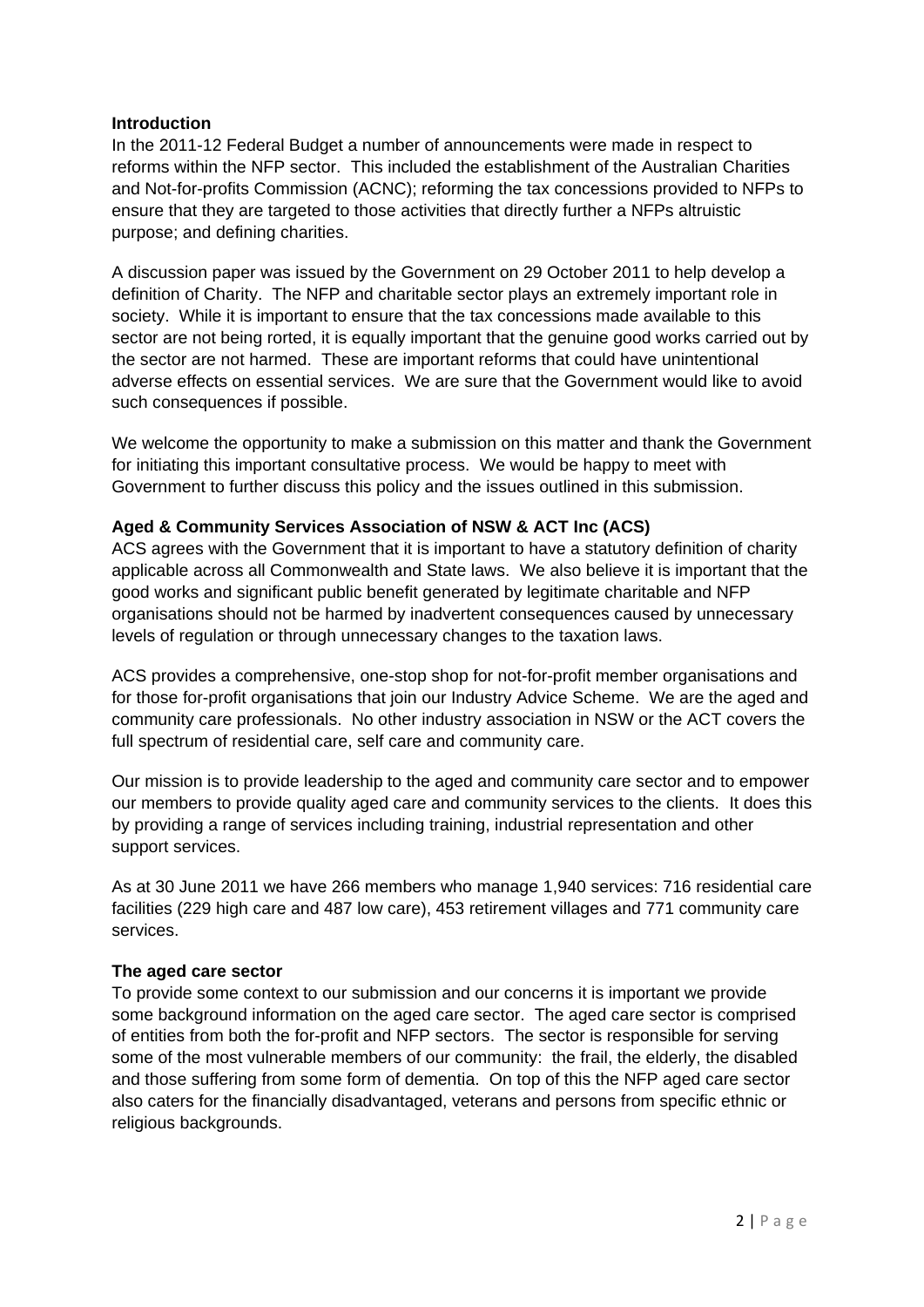At 30 June 2010 there were 4,785 approved aged care providers in Australia. Not-for-profit providers constituted the largest category with 3,109 (65%) providers. There were 934 (19.5%) for-profit providers and 742 (15.5%) government providers. Table 1 provides a summary of the industry by ownership status and organisational type for Australia.

| <b>Category of</b><br><b>Provider</b> | <b>Organisation Type</b>           | <b>Total</b> | <b>Proportion</b><br>of Category | <b>Proportion</b><br>of Total<br><b>Providers</b> |
|---------------------------------------|------------------------------------|--------------|----------------------------------|---------------------------------------------------|
| Not-for-Profit                        | Religious                          | 1,375        | 44%                              | 28.7%                                             |
|                                       | Charitable                         | 948          | 30%                              | 19.8%                                             |
|                                       | <b>Community Based</b>             | 786          | 25%                              | 16.4%                                             |
|                                       | <b>Category Total</b>              | 3,109        | 100%                             | 65.0%                                             |
| For-Profit                            | Private Incorporated Body          | 877          | 94%                              | 18.3%                                             |
|                                       | Private Non-Incorporated<br>Entity | 4            | 0.4%                             | 0.1%                                              |
|                                       | <b>Publicly Listed Company</b>     | 53           | 6%                               | 1.1%                                              |
|                                       | <b>Category Total</b>              | 934          | 100%                             | 19.5%                                             |
| Government                            | <b>State Government</b>            | 560          | 12%                              | 11.7%                                             |
|                                       | <b>Local Government</b>            | 182          | 4%                               | 3.8%                                              |
|                                       | <b>Category Total</b>              | 742          | 100%                             | 15.5%                                             |
|                                       | <b>Grand Total</b>                 | 4,785        | 100%                             | 100.0%                                            |

Table 1: Aged care providers by category and organisation type, Australia, June 2010

Source: Aged Care Service List - Australia - as at 30 June 2010, DOHA Report on the Operation of the Aged Care Act 1997 1 July 2009 – 2010.

As seen by this table, aged care services are dependent on the services of charities and notfor-profit entities, so it is essential we avoid unintended consequences from the reforms. It is unclear why DoHA separates the religious and charitable providers, given all the religious organisations have charitable purposes. Several of the concepts are core to our members and have been addressed in detail below.

As an executive summary you are referred to the attachment that gives answers to the 20 questions Treasury posed in its consultation paper "A Definition of Charity", October 2011.

### **Defining Charity – Dominant Purpose and Public Benefit**

The various definitional components contained in the Charities Bill 2003 are still relevant and useful in the definition of Charity.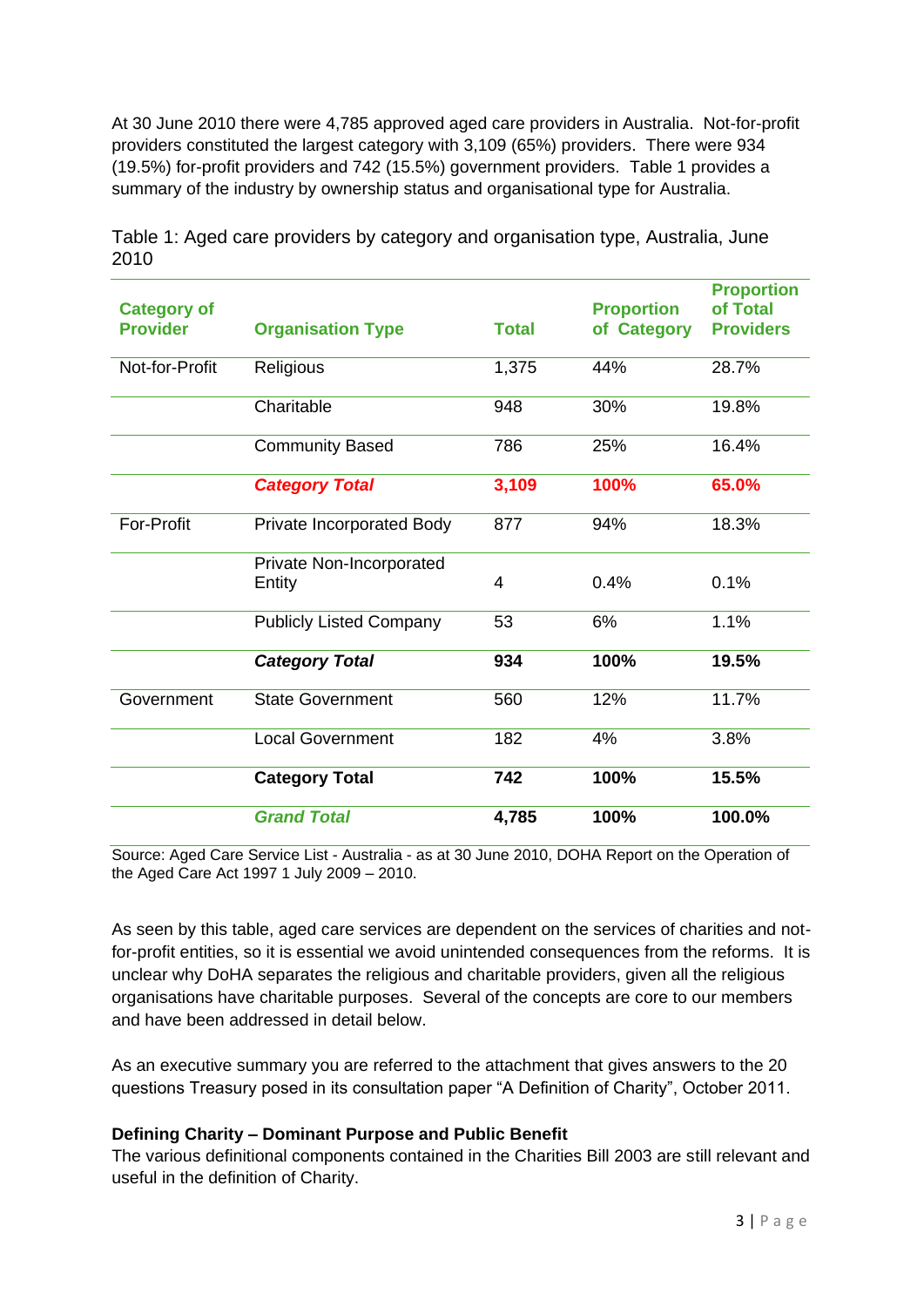- 1. Not-for-profit entity
- 2. Dominant purpose that is charitable
- 3. For the public benefit
- 4. Activities must further or aid its dominant purpose
- 5. Not have a disqualifying purpose
- 6. No engagement in a serious offence
- 7. Not a political party, superannuation or government body.

A strength of this list of components is that it is easily understood, could provide the basis of a reporting tool, clarifies that activities must link to the dominant purpose and provides a focus on public benefit. The list contains an essential set of conditions that must be met by an organisation.

However, we do not believe that point 6 above has been clearly defined. It is not acceptable that this be a once and for all time criterion. We support that an organisation must not deliberately engage in illegal purposes. We believe this is a matter that the ACNC should further define and then regulate.

The proposal to remove the "dominant purpose" and replace it with "exclusively charitable" is problematic and not supported. The statement that the Bill could "*clarify that an entity cannot have any independent non-charitable purpose, or that they must be incidental or ancillary to the charitable purpose*" is not clear and detracts from the intended clarity of the reform. In response to discussion question 1 -

- 1. This is not supported. Dominant purpose is a clear statement and part of a comprehensive set of conditions necessary to fit the definition of Charity.
- 2. 'Exclusively charitable purpose' may introduce unintended consequences in organisations that depend on related activities to fund charitable purposes.
- 3. This proposal may increase the burden of proof, hinder cross-subsidisation and place barriers to innovation and flexibility in the face of resource pressures.
- 4. If an entity has a charitable purpose that is sufficient and it must be the test of charitable, without reference to the activities.

### Public Benefit

There is some distortion in the discussion paper when on one hand it says the presumption of public benefit should be removed, and then it states a "charity must demonstrate that they are established for the public benefit, unless the public benefit is self-evident" (para 82). This new concept of "self-evident" needs definition and seems to be supporting the presumption of public benefit.

A charity must operate for a public benefit, and as proposed in the discussion paper the public benefit has two major features:

*"Charity is altruistic and intends social value or utility, and provides a recognised benefit to the community. … Two aspects to a public benefit test – value or benefit and community." Para 73, p11.*

It is essential when determining the public benefit that "public" be a broad enough concept to include organisations operating in the rural, regional and remote communities of Australia.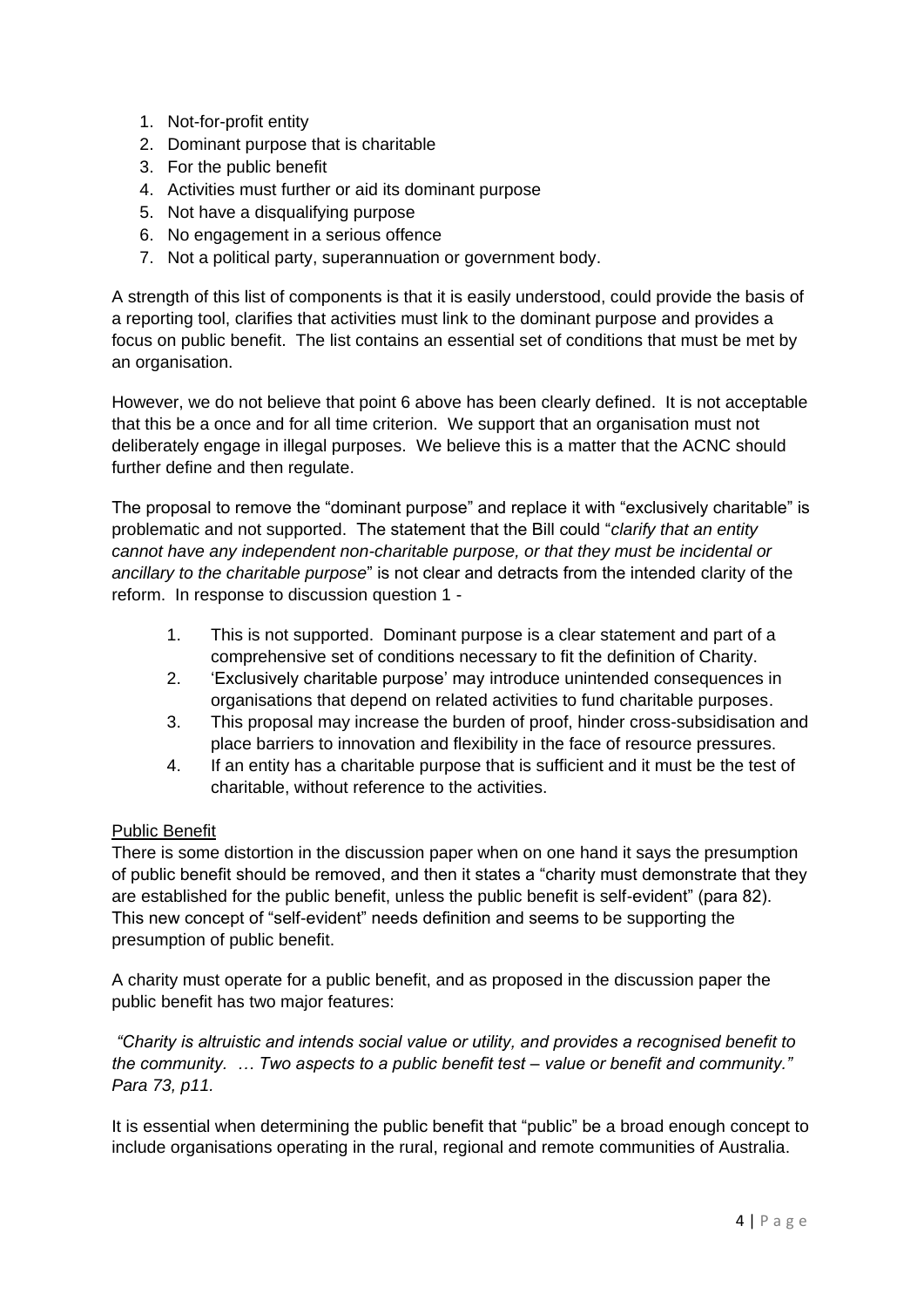The isolated communities and special needs of a dispersed community need special consideration when determining the "sufficient section of the public".

Therefore in relation to the question 3 we suggest:

Rural, regional and remote Australian communities need to be explicitly addressed within considerations about the sufficient section of the general community.

If the Government seeks to have a statutory definition of benefit, we recommend the development and use of a definition of private benefit. There is precedent for this approach of defining private benefit and it is less problematic. Then the use of public benefit can apply to all those purposes that are not 'private.' This enables flexibility in the future as we need to be more innovative in providing the services. Our recommendation therefore is to develop and use a definition of "private benefit".

However, if you ignore this recommendation, the non-statutory approach taken by England is a more acceptable way to provide clarity and provide guidance on the meaning of public benefit.

### **Role of Australian Charities and Not-For-Profit Commission**

It is unclear why Treasury is taking the lead on determining a definition of charity. Given the ACNC is due to commence operations on 1 July 2012 it should have the lead on these reforms.

ACS believes the Government would be better served by using the newly formed ACNC to undertake a number of projects:

- *Review the definition of charity and charitable purpose*
- *Formulate a clear framework for determination of the charitable status of an entity*
- *Re-examine the taxation implications once these definitions and framework have been established*
- *Assess over time whether all existing charities are working within that framework and whether their charitable purpose is being met on an ongoing basis*
- *Ensuring that funds are not 'leaking' from the charitable entity to a related for-profit entity. The ATO already has sufficient powers to focus on this without additional compliance regime*
- *Ensuring that all charitable entities have a clear written strategy for the future use of any reserves that are accumulating and that those uses fall within its charitable purpose*
- *Develop and conduct education programs for those in charge of governance. These programs should cover risk management, financial management and other governance issues. This should help to protect the assets of charities.*

The ACNC should develop a clear and simple test of public benefit (or ideally a test for 'private' benefit), and all the necessary preconditions of being a Charity or Not-For-Profit entity. It should be possible to minimise the amount of time and paperwork needed to selfassess and demonstrate a match to all the necessary preconditions for registration as a charity. The self-assessment would not be undertaken unless circumstances had changed or the ACNC was undertaking an audit.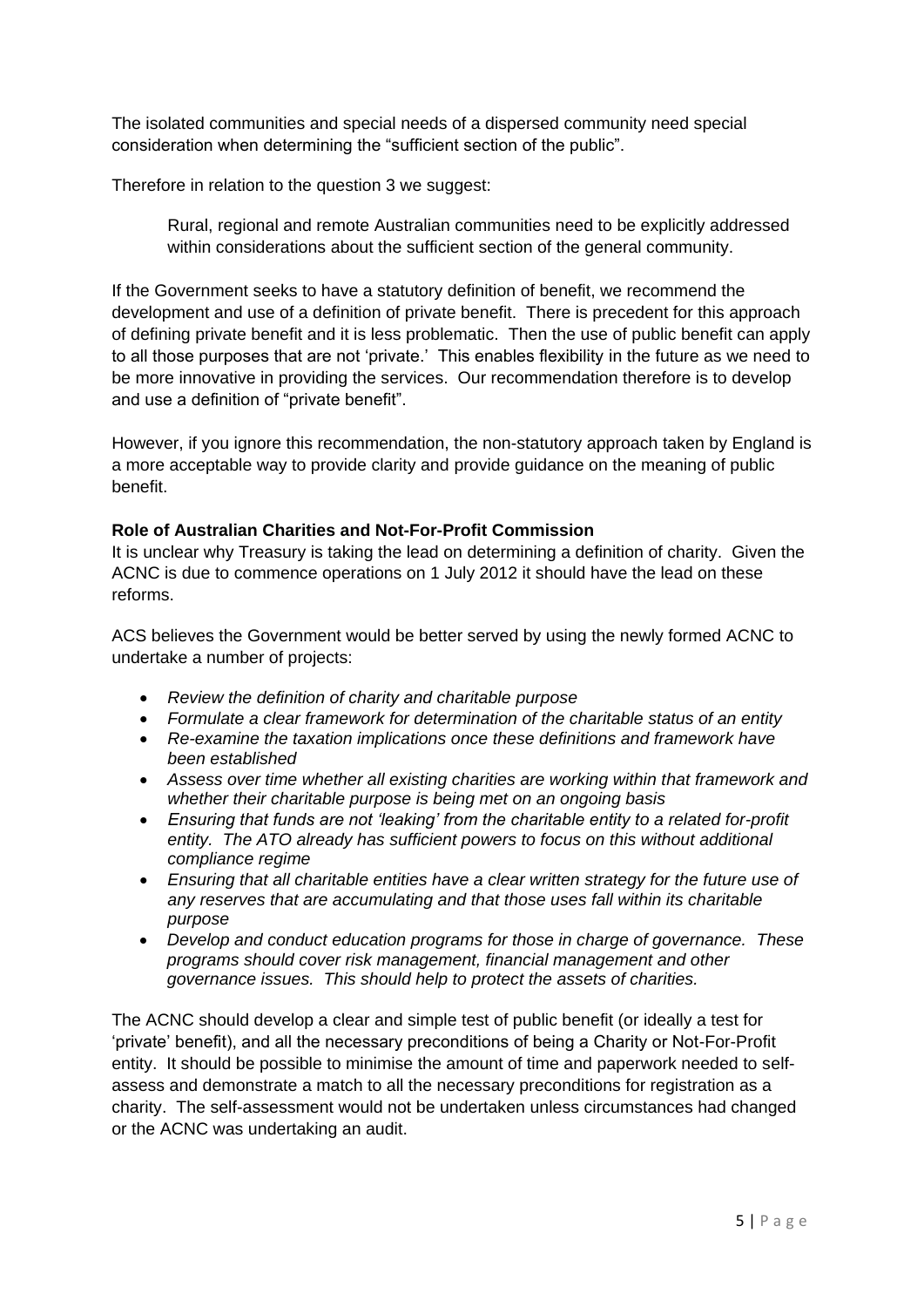### **Conclusion**

We commend the Government for giving the Charitable and NFP sector the focus it deserves and establishing the Australian Charities and Not-for-profits Commission. We have answered the 20 questions posed by the consultation paper, and those answers are provided in the attachment.

We look forward to the commencement of the ACNC and it taking the lead role in these reforms. The ACNC should be the body charged with finalising the definition of a charity and developing the tests and tools around the necessary preconditions an entity must meet in order to register or retain its registration.

We do not support the inclusion of activities in the definition and believe that activities should be appropriate if they are undertaken to support the dominant purpose of the entity.

We support the development of a definition of "private benefit" and its use, rather than the continued and problematic definition of public benefit.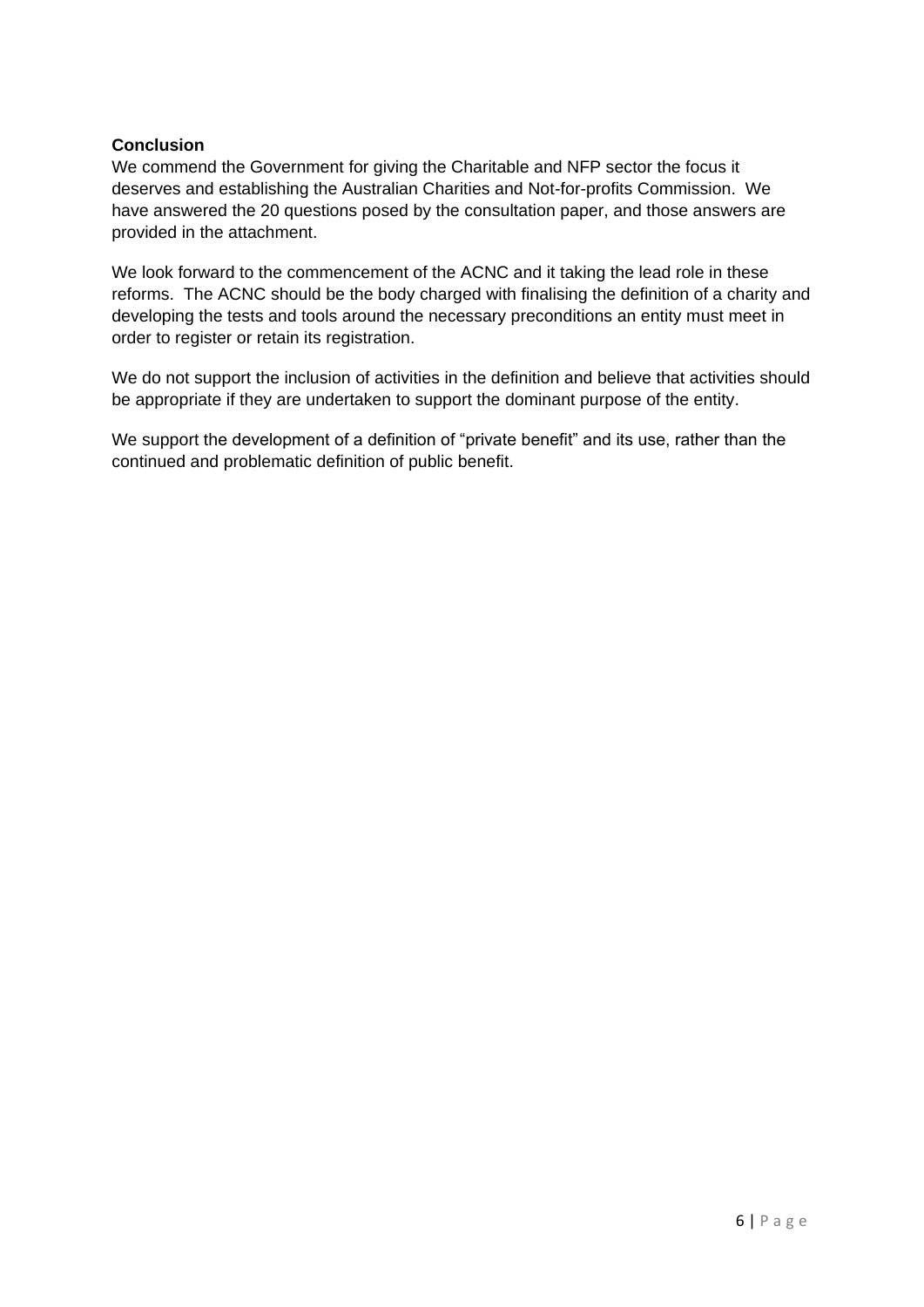### **Summary Response to the Consultation questions**

- 1. *Are there any issues with amending the 2003 definition to replace the 'dominant purpose' requirement with the requirement that a charity have an exclusively charitable purpose?*
	- 1.1. This is not supported. Dominant purpose is a clear statement and part of a comprehensive set of conditions necessary to fit the definition of Charity.
	- 1.2. 'Exclusively charitable purpose' may introduce unintended consequences in organisations that depend on related activities to fund charitable purposes.
	- 1.3. This proposal may increase the burden of proof, hinder cross-subsidisation and place barriers to innovation and flexibility in the face of resource pressures.
	- 1.4. If an entity has a charitable purpose that is sufficient and it must be the test of charitable, without reference to the activities.
- 2. *Does the decision by the New South Wales Administrative Tribunal provide sufficient clarification on the circumstances when a peak body can be a charity or is further clarification required?*
	- 2.1 No, it is only a payroll case. This should be addressed expressly in the legislation.
- 3. *Are any changes required to the Charities Bill 2003 to clarify the meaning of 'public' or 'sufficient section of the general community'?*
	- 3.1. Rural, regional and remote Australian communities need to be explicitly addressed within considerations about the sufficient section of the general community.
- 4. *Are changes to the Charities Bill 2003 necessary to ensure beneficiaries with family ties (such as native title holders) can receive benefits from charities?*

Yes.

- 5. *Could the term 'for the public benefit' be further clarified, for example, by including additional principles outlined in ruling TR 2011/D2 or as contained in the Scottish, Ireland and Northern Ireland definitions or in the guidance material of the Charities Commission of England and Wales?*
	- 5.1. Not in the statutory definition. These principles are good supporting material for the ACNC to use.
	- 5.2. We prefer the term "private benefit" be defined and used.
- 6. *Would the approach taken by England and Wales of relying on the common law and providing guidance on the meaning of public benefit, be preferable on the grounds it provides greater flexibility?*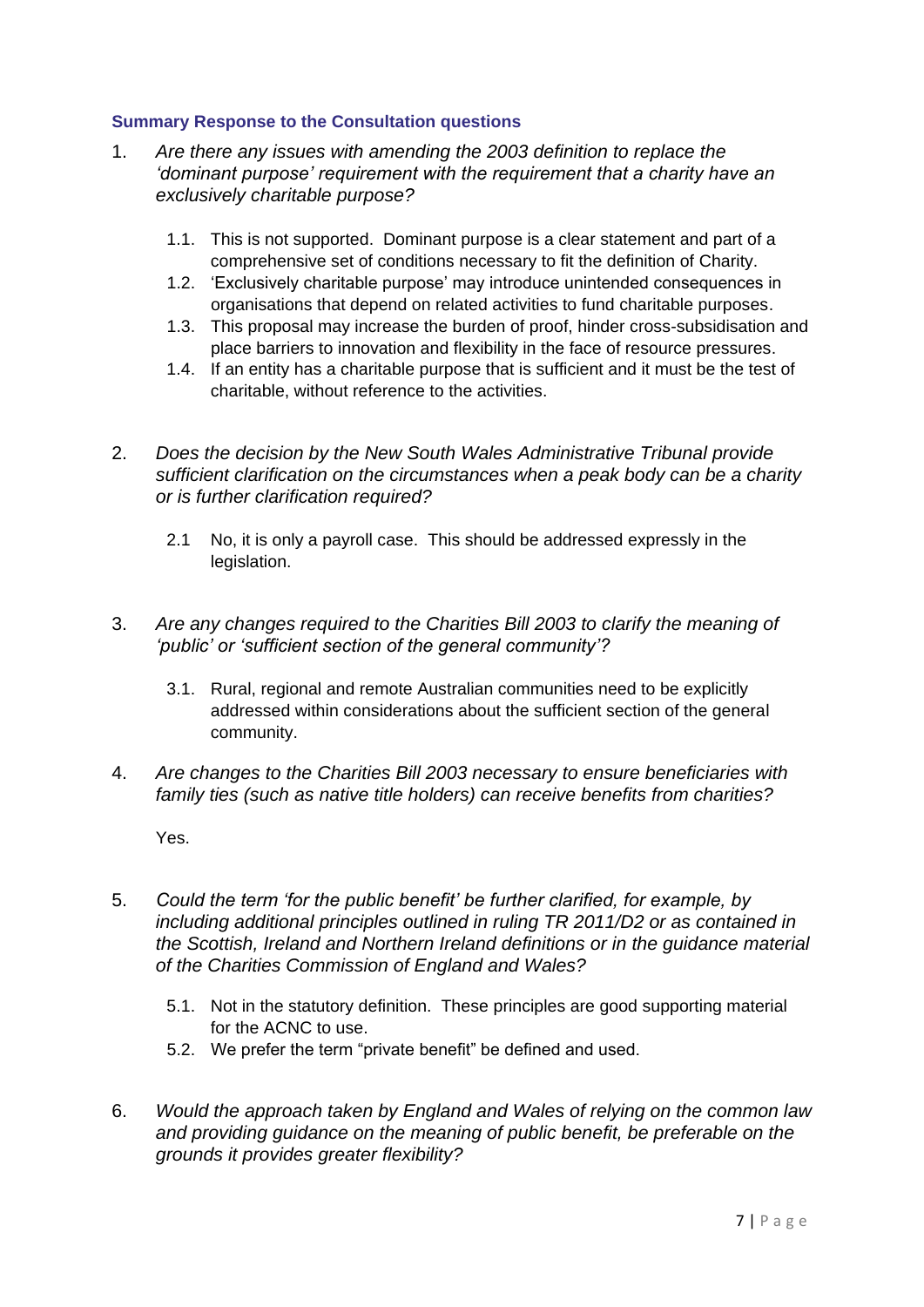- 6.1. The greater flexibility is desirable.
- 6.2. The approach taken by England and Wales is not necessarily supported, as per comments in the body of the submission.
- 6.3. It should be stressed that the bulk of the Australian aged care sector is charitable, and despite the collection of some contributions to pay for part of that care, care for the aged remains a charitable purpose. The collection of fees (as per UK experience) is not accepted as excluding the entity as being charitable.
- 7. *What are the issues with requiring an existing charity or an entity seeking approval as a charity to demonstrate they are for the public benefit?* 
	- 7.1. This is potentially a good initiative, providing increased transparency and confidence for the community. It must be done in an efficient and easily understandable way.
	- 7.2. The ACNC should develop a tool that clearly sets out the requirements of meeting the tests of 'charity and/or not-for-profit', and have this available electronically.
	- 7.3. The tool would be completed once by an entity and only require updating if circumstances changed.
	- 7.4. Develop and use a definition of "private benefit" rather than try to define 'public benefit'.
	- 7.5. Self-assessment should be the preferred way of determining this, as per the current provisions of the Tax Act.
- 8. *What role should the ACNC have in providing assistance to charities in demonstrating this test, and also in ensuring charities demonstrate their continued meeting of this test?*
	- 8.1. The ACNC has greater independence to regulate the sector holistically including assessing eligibility for tax concessions, based on a self-assessment that can be audited by the ACNC.
	- 8.2. The ACNC should be the lead agency in all matters pertaining to the regulation of Charities and Not-For-Profits. It should:
		- 8.2.1.Review the definition of charity and charitable purpose.
		- 8.2.2.Formulate a clear framework for determination of the charitable status of an entity.
		- 8.2.3.Re-examine the taxation implications once these definitions and framework have been established.
		- 8.2.4.Assess over time whether all existing charities are working within that framework and whether their charitable purpose is being met on an ongoing basis.
		- 8.2.5.Ensure that funds are not 'leaking' from the charitable entity to a related for-profit entity. The ATO already has sufficient powers to focus on this without additional compliance regime.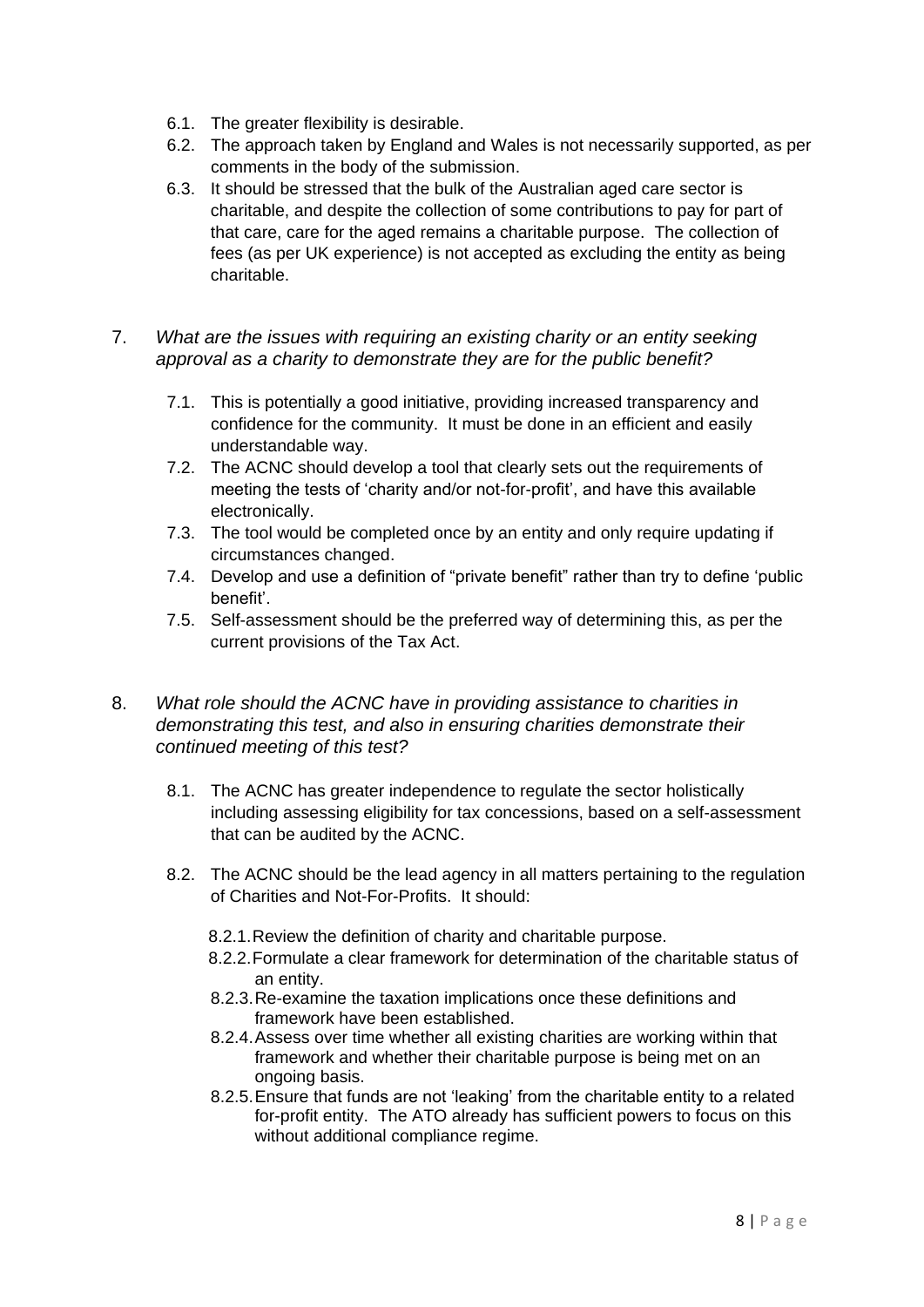- 8.2.6.Ensure that all charitable entities have a clear written strategy for the future use of any reserves that are accumulating and that those uses fall within its charitable purpose.
- 8.2.7.Develop and conduct education programs for those in charge of governance. These programs should cover risk management, financial management and other governance issues. This should help to protect the assets of charities.
- 9. *What are the issues for entities established for the advancement of religion or education if the presumption of benefit is overturned?*
	- 9.1. The presumption should not be overturned, and provision of aged care services should explicitly be incorporated.
	- 9.2. There is a new concept called "self-evident public benefit" (paragraph 82) which appears to be the replacing the presumption of benefit and this adds no value
	- 9.3. All current charities should be presumed to have met the requirements of public benefit. They will report on this to the ACNC in the future.
	- 9.4. Currently all charities can be required to prove they meet the requirements of the definition, and this requirement can be activated by the ACNC to demonstrate ongoing compliance.
	- 9.5. There is no obvious gain in removing this presumption of benefit, other than a request of the ATO, and this should no longer be a feature of regulation of Charities and Not-for-Profit entities under the ACNC.
- 10. *Are there any issues with the requirement that the activities of a charity be in furtherance or in aid of its charitable purpose?*

No.

11. *Should the role of activities in determining an entity's status as a charity be further clarified in the definition?*

The statutory definition must be clear and short. It should not include reference to the activities.

12. *Are there any issues with the suggested changes to the Charities Bill 2003 as outlined above to allow charities to engage in political activities?*

No.

13. *Are there any issues with prohibiting charities from advocating a political party, or supporting or opposing a candidate for political office?*

No comment.